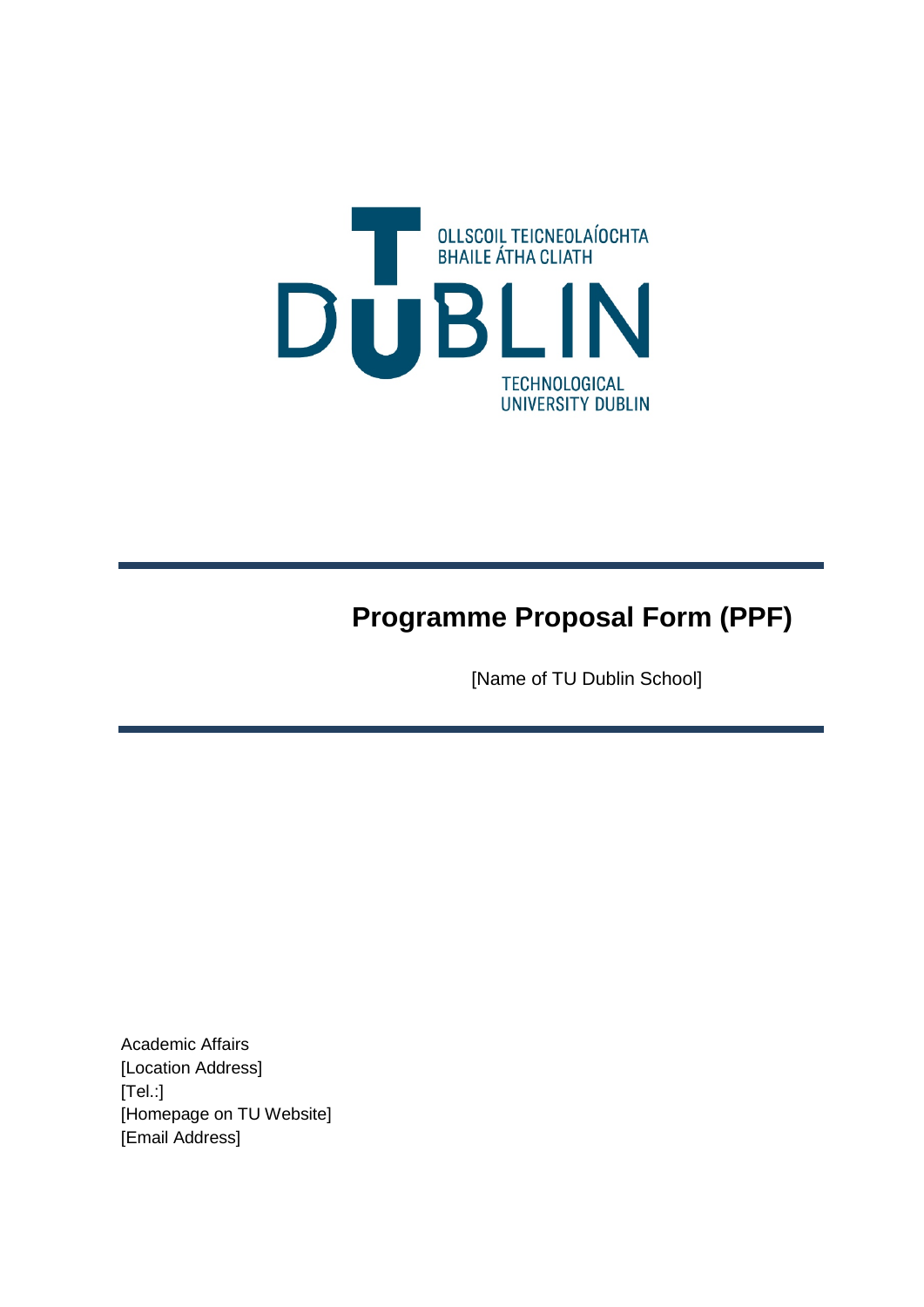## **Section 1 -School Details**

In the case of cross-disciplinary or multi-disciplinary programmes, the Heads of School must nominate a lead School to take administrative responsibility (i.e. resourcing, management, delivery and monitoring) and a Disciplinary Programme Board to take responsibility for all quality assurance and enhancement processes, once the programme is validated.

## **Name of School proposing**

**List of any collaborating Schools**

| Section 2 - Programme Details                                                                               |  |  |  |
|-------------------------------------------------------------------------------------------------------------|--|--|--|
| <b>Proposed Title of Programme</b>                                                                          |  |  |  |
| <b>Discipline Programme Board</b>                                                                           |  |  |  |
| <b>Proposed Commencement Date</b>                                                                           |  |  |  |
| <b>Award Sought</b>                                                                                         |  |  |  |
| Type of Award (i.e. major, minor,<br>supplemental, special purpose)                                         |  |  |  |
| NFQ Level of final award                                                                                    |  |  |  |
| Exit award(s) available, including title,<br><b>NFQ level and ECTS.</b>                                     |  |  |  |
| <b>Total ECTS</b>                                                                                           |  |  |  |
| <b>Full-time / Part-Time</b>                                                                                |  |  |  |
| Is this a new programme / award?                                                                            |  |  |  |
| Is this an add-on to an existing<br>programme? If so, please provide<br>name and code of existing programme |  |  |  |
| Is this an additional stream to an<br>existing programme / award?                                           |  |  |  |
| Target student market (e.g. CAO,<br>mature, international etc.)                                             |  |  |  |
| Mode of Delivery - Face to face,<br><b>Blended, Online</b>                                                  |  |  |  |
| <b>Location of delivery</b>                                                                                 |  |  |  |
| For collaborative provision, name(s) of<br>external provider(s) in the delivery of<br>the programme?        |  |  |  |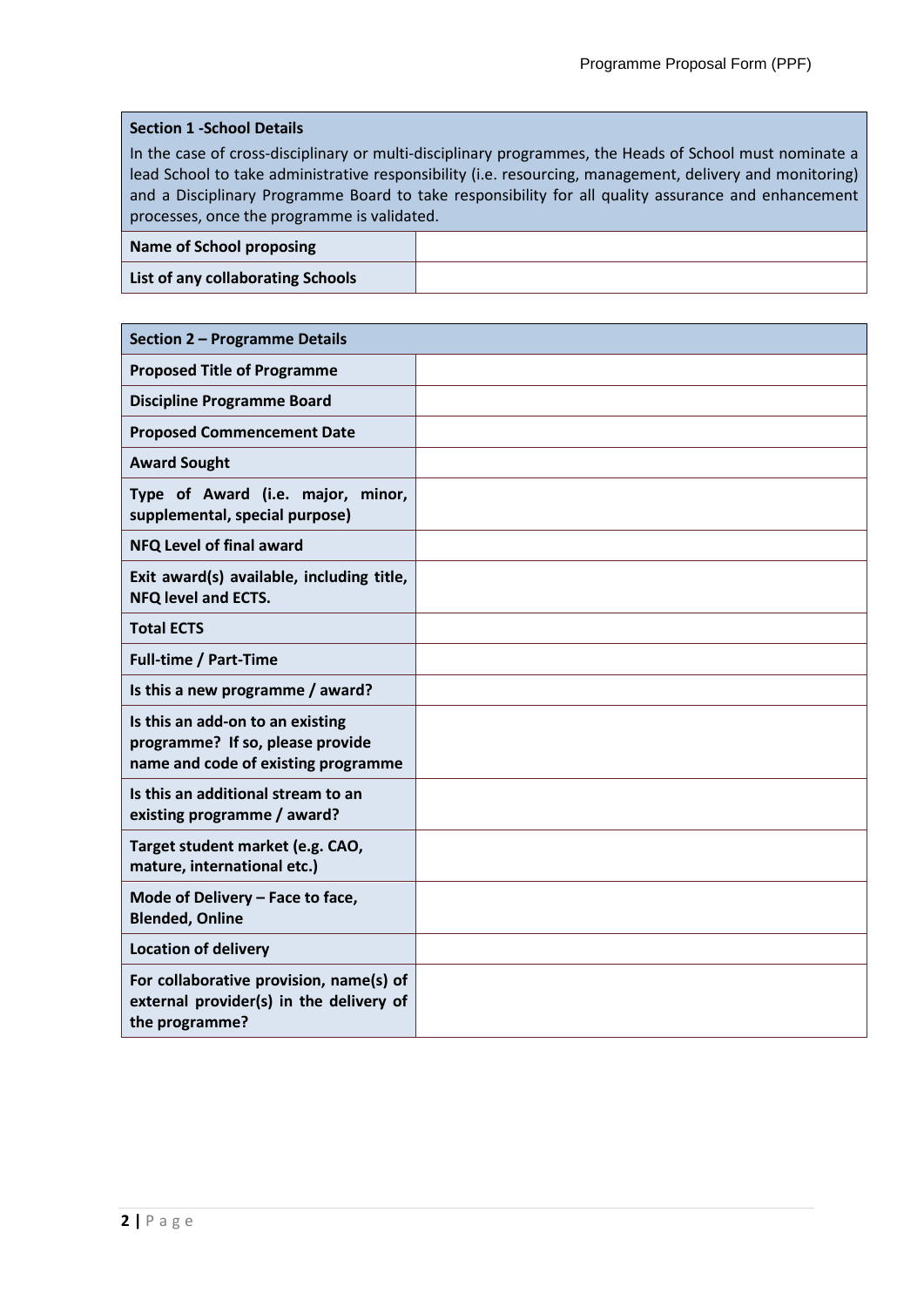**Section 3 - Programme Rationale and Alignment with TU Dublin Strategy**

Describe how this programme aligns with TU Dublin's Strategic Plan and how the key themes within this Strategic plan will be advanced through the design, development and delivery of this programme:

Describe how the programme will epitomise the core mission, vision, and values of the University and its Educational Model:

Describe how the programme expands or complements the University's current programme portfolio:

Outline how the proposal has been informed by the views and perspectives of internal and external stakeholders (e.g. industry, community, professions):

Describe the process that will be used during the programme development stage that will ensure the programme is informed by the views and perspectives of internal and external stakeholders (e.g. industry, community, professions):

Outline any additional support being provided for this programme (e.g. External funding, provision of resources):

**Section 4 – Market Demand and Viability of Programme**

Describe in detail the likely demand for the programme, from potential students and employers, and evidence to support this, in the context of the existing competitive environment:

Outline similar programmes already provided in Ireland that are likely to be competitors. What is the rationale for a further similar programme in this area?

If there are similar programmes in Ireland, what are the unique aspects of this programme that will allow it to be competitive?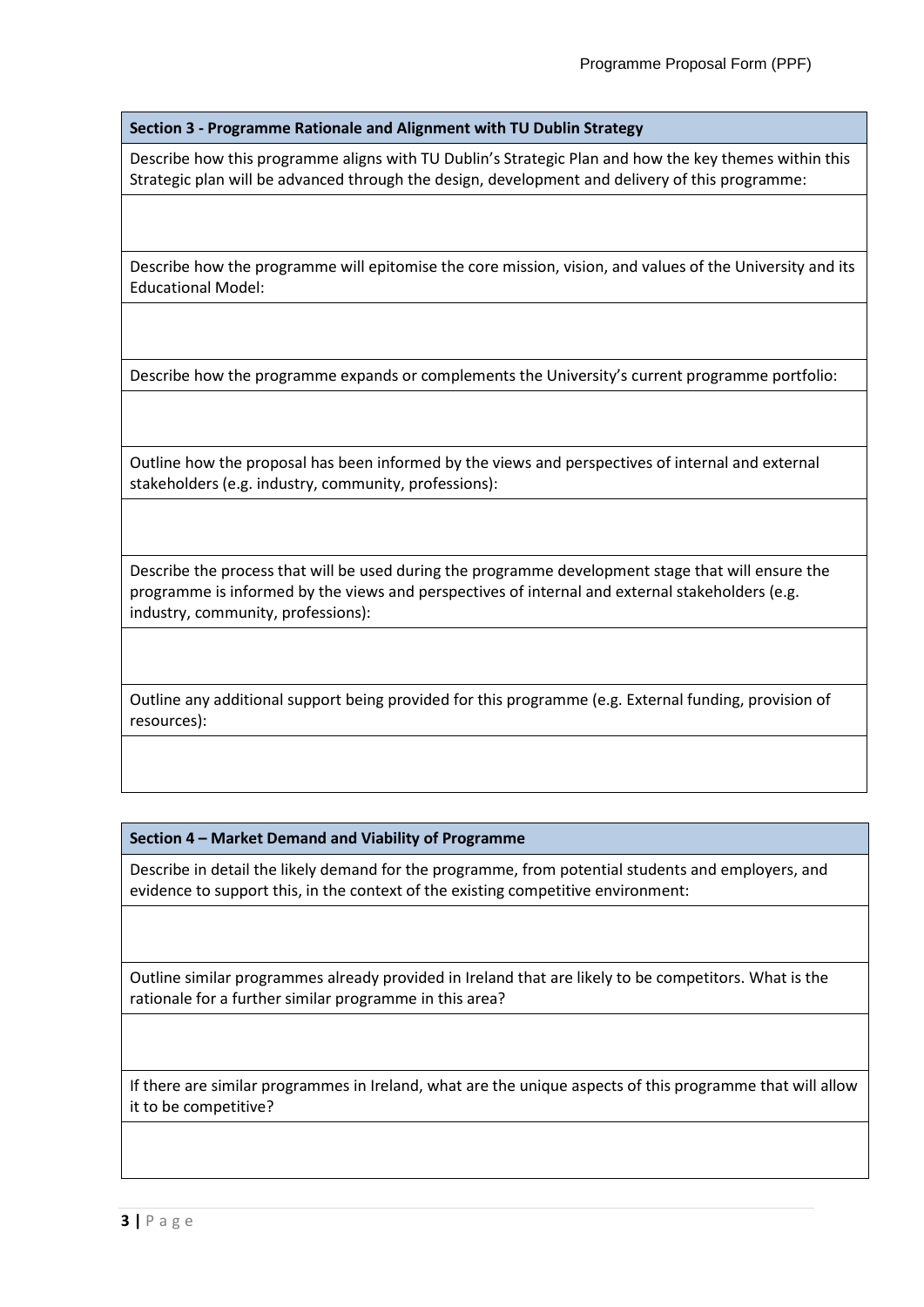Specify with details if this programme provides progression from, or is a prerequisite for, another programme within TU Dublin:

Details of any external funding being sought for this programme:

**Section 5 - Internal Collaboration (if applicable)**

If applicable, outline similar programmes already provided in TU Dublin. What is the rationale for a further similar programme in this area?

Where the subject matter covered by this programme potentially overlaps with disciplines and subjects designated to other Schools, but these Schools are not being asked to deliver modules or provide resources, the Head of School must consult with the relevant Heads of Schools. Please describe the consultation process that has taken place prior to the submission of this form:

**Section 6 – Derogations (if applicable)**

Please describe any derogations to University policies and regulations that are being sought:

Rationale for any derogations to University policies and regulations that are being sought:

| Section 7 - Projected Enrolment (in the first five years) |      |        |      |        |      |        |      |        |      |        |
|-----------------------------------------------------------|------|--------|------|--------|------|--------|------|--------|------|--------|
|                                                           | 20xx |        | 20xx |        | 20xx |        | 20xx |        | 20xx |        |
|                                                           |      |        |      |        |      |        |      |        |      |        |
|                                                           | EU   | Non-EU | EU   | Non-EU | EU   | Non-EU | EU   | Non-EU | EU   | Non-EU |
| Year 1                                                    |      |        |      |        |      |        |      |        |      |        |
| Year 2                                                    |      |        |      |        |      |        |      |        |      |        |
| Year 3                                                    |      |        |      |        |      |        |      |        |      |        |
| Year 4                                                    |      |        |      |        |      |        |      |        |      |        |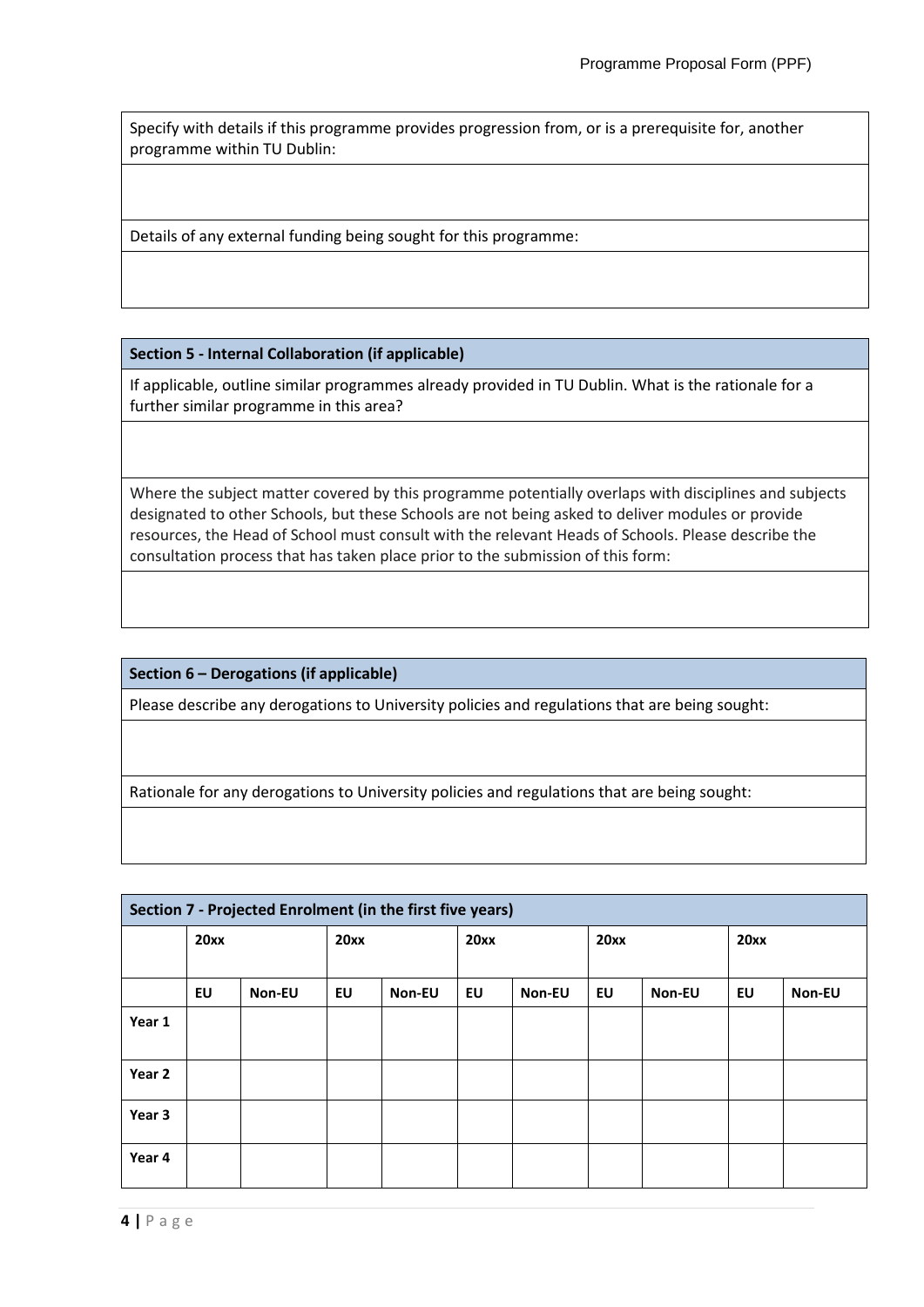| Section 8 - Estimated Additional (not existing) Resource Requirements |                                     |                                  |  |  |  |
|-----------------------------------------------------------------------|-------------------------------------|----------------------------------|--|--|--|
| <b>Staff</b>                                                          | <b>Type</b>                         | <b>Number and Grade</b>          |  |  |  |
|                                                                       | 1. Teaching                         |                                  |  |  |  |
|                                                                       | 2. Support (technical)              |                                  |  |  |  |
|                                                                       | 3. Support (Administrative)         |                                  |  |  |  |
| <b>Specialist Equipment</b><br><b>Required</b>                        | <b>Type</b>                         | <b>Purpose</b>                   |  |  |  |
|                                                                       |                                     |                                  |  |  |  |
|                                                                       |                                     |                                  |  |  |  |
|                                                                       |                                     |                                  |  |  |  |
| Labs / Workshops                                                      | <b>Number</b>                       | <b>Type</b>                      |  |  |  |
|                                                                       |                                     |                                  |  |  |  |
|                                                                       |                                     |                                  |  |  |  |
| <b>Classrooms</b>                                                     | Type / Size                         | Own resources/ other resources   |  |  |  |
|                                                                       | Click or tap here to enter<br>text. | Click or tap here to enter text. |  |  |  |

| <b>Section 9 Estimated additional library resources</b> |  |  |  |
|---------------------------------------------------------|--|--|--|
| Type of resource                                        |  |  |  |
|                                                         |  |  |  |
|                                                         |  |  |  |
|                                                         |  |  |  |

| Section 10 - Programme Costings template, to be provided by Finance |  |  |
|---------------------------------------------------------------------|--|--|
|                                                                     |  |  |
|                                                                     |  |  |
|                                                                     |  |  |

| Section 11 - Approval of Financial Information                                                                                                                                                   |  | (To be completed by Finance Business Partner) |       |  |
|--------------------------------------------------------------------------------------------------------------------------------------------------------------------------------------------------|--|-----------------------------------------------|-------|--|
| By signing this form, you are confirming:                                                                                                                                                        |  |                                               |       |  |
| The programme can be delivered within the University's existing resources or the proposed<br>$\bullet$<br>additional income from the programme justifies the allocation of additional resources; |  |                                               |       |  |
| The proposed fee rate is consistent with the relevant University's fees and income policies.<br>$\bullet$                                                                                        |  |                                               |       |  |
| <b>Signature of Finance Business Partner</b>                                                                                                                                                     |  |                                               | Date: |  |